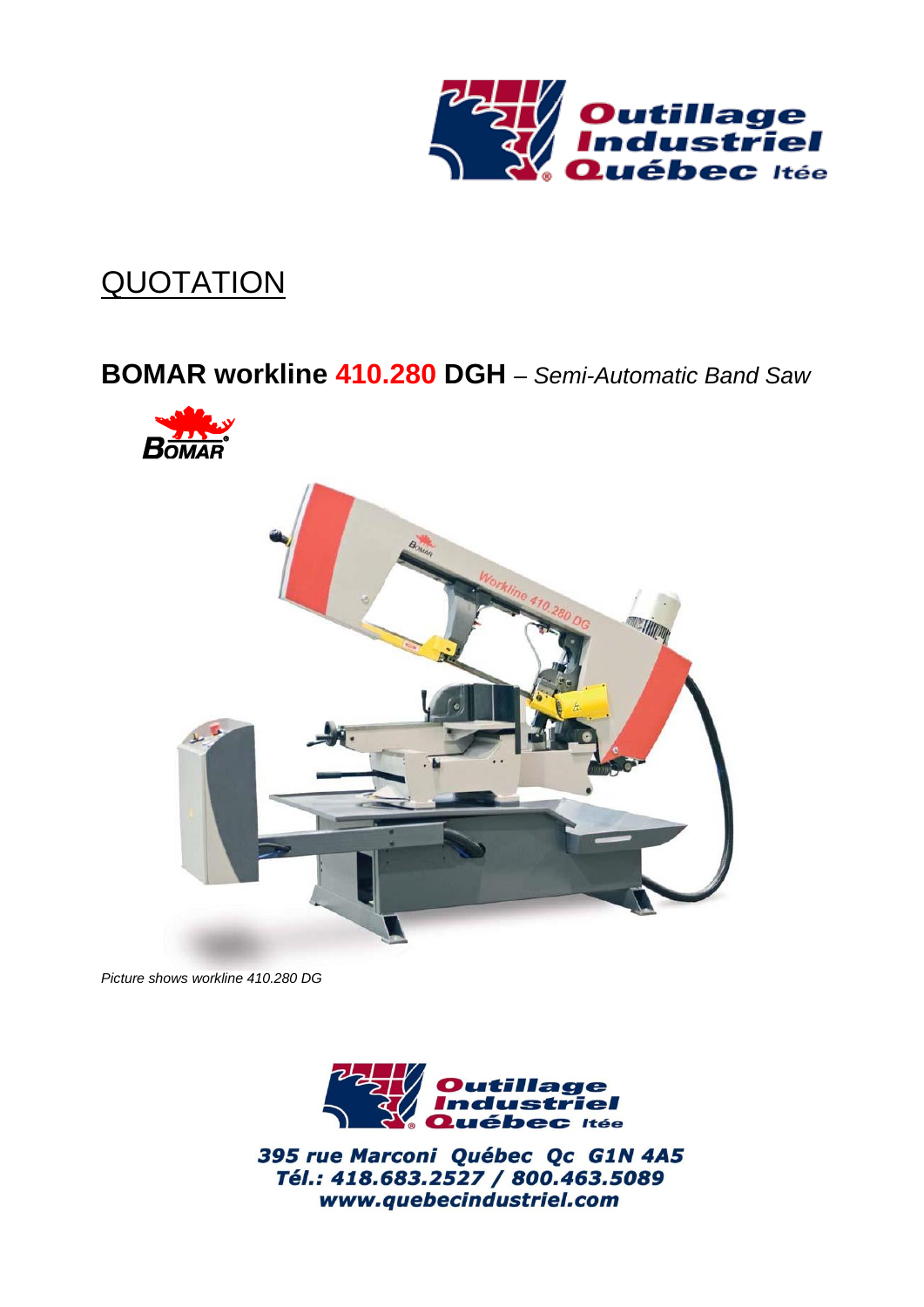

Page 2 BOMAR workline 410.280 DGH

### **Description**

The *BOMAR workline 410.280 DGH* is a semi-automatic band saw with an excellent price-performance ratio and a large cutting capacity. Due to its miter capability in both directions it is suitable for a wide range of applications.

The 1" saw blade and the precise carbide saw blade guides guarantee highest accuracy and cutting performance combined with long blade life.

The control panel is conveniently located on the side of the machine. The adjustment of the cutting angles from -60° to +60° as well as the clamping of the material via full stroke hydraulic clamping vises is fast and simple.

Cutting speed and feed rate are infinitely adjustable from the control panel and the lift of the saw head is hydraulic.

#### Features:

- **Fully Hydraulic**
- Semi-Automatic Cycle
- **·** Infinitely adjustable Cutting Speed (VFD)
- Powerful Saw Drive
- **■** Hydraulic Full-Stroke Clamping Vise
- Hydraulic Lift of the Saw Head
- Miter Cutting Range: -60° to 60°
- Large, easy to ready Miter Scale
- Saw Blade Tension & Breakage Monitor
- Safety Switch on Band Wheel Door
- Big Removable Chip Container
- Carbide Band Saw Guides
- **·** Integrated Coolant System
- **•** Driven Chip Brush
- **Ergonomically located Swivelling Control Panel**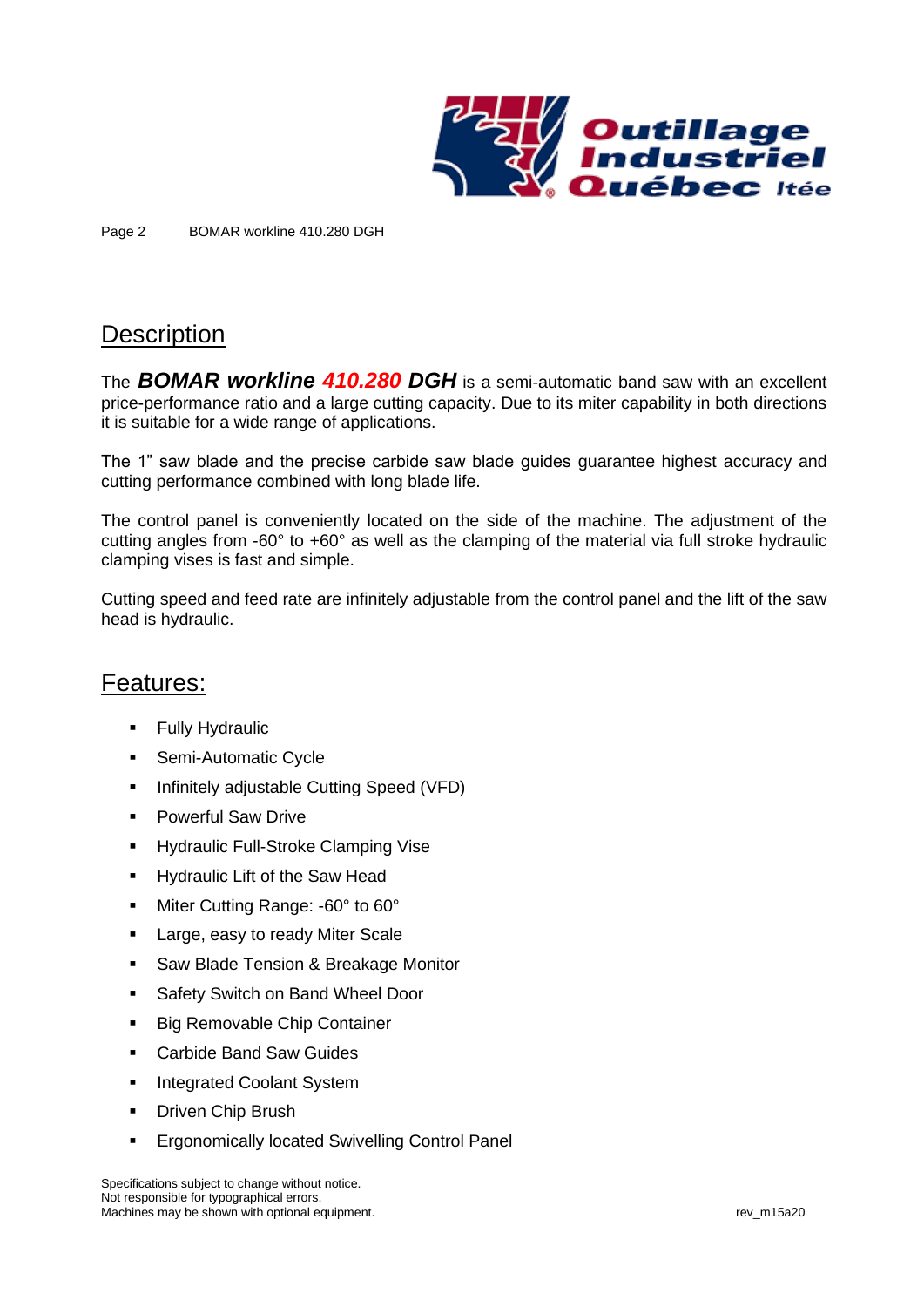

#### Page 3 BOMAR workline 410.280 DGH

■ Simple and Comfortable Operation

### **Cutting Capacity:**

| $L60^{\circ}$<br>R60°<br>$( +60°)$<br>(40°)<br>$R45^\circ$<br>$145^\circ$<br>(45°)<br>$(145^{\circ})$ |                      |                     |                     |        |
|-------------------------------------------------------------------------------------------------------|----------------------|---------------------|---------------------|--------|
| $90^\circ$                                                                                            | $\varnothing$ 280 mm | 410 x 280 mm        | 410 x 280 mm        | 280 mm |
|                                                                                                       | Ø11"                 | $16.15" \times 11"$ | $16.15" \times 11"$ | 11"    |
| $45^\circ R$                                                                                          | $\varnothing$ 280 mm | 310 x 150 mm        | 260 x 280 mm        | 270 mm |
|                                                                                                       | Ø11"                 | $12.2" \times 5.9"$ | $10.25" \times 11"$ | 10.6"  |
| $45^{\circ}$ L                                                                                        | $\varnothing$ 280 mm | 330 x 100 mm        | 290 x 280 mm        | 280 mm |
|                                                                                                       | Ø11"                 | $13''$ x $3.94''$   | $11.4" \times 11"$  | 11"    |
| $60^{\circ}R$                                                                                         | <b>⊘210 mm</b>       | 205 x 100 mm        | 175 x 280 mm        | 190 mm |
|                                                                                                       | $\emptyset$ 8.3"     | $8.1" \times 3.94"$ | $6.9" \times 11"$   | 7.5"   |
| $60^{\circ}$ L                                                                                        | $\varnothing$ 220 mm | 225 x 100 mm        | 170 x 280 mm        | 210 mm |
|                                                                                                       | Ø8.7"                | $8.9" \times 3.94"$ | 6.7" $\times$ 11"   | 8.27"  |

### Technical Data:

|                        | <b>Metric</b>                   | <b>Imperial</b>            |  |
|------------------------|---------------------------------|----------------------------|--|
| Smallest Piece to cut  | $5 \text{ mm}$                  | $0.2^{\circ}$              |  |
| Table height           | 756 mm                          | 29.76"                     |  |
| Saw Blade Dimension    | $3,800 \times 27 \times 0.9$ mm | $12'$ 5-1/2" x 1" x 0.035" |  |
| <b>Saw Drive Power</b> | 2.2 kW                          | 3 Hp                       |  |
| <b>Cutting Speed</b>   | 20-120 m/min.                   | $65 - 395$ ft / min        |  |
| Dimensions:<br>Width   | 2,130 mm                        | 84"                        |  |
| Length                 | 1,070 mm                        | 42"                        |  |

Specifications subject to change without notice.

Not responsible for typographical errors. Machines may be shown with optional equipment. The state of the state of the control of the control of the control of the control of the control of the control of the control of the control of the control of the control of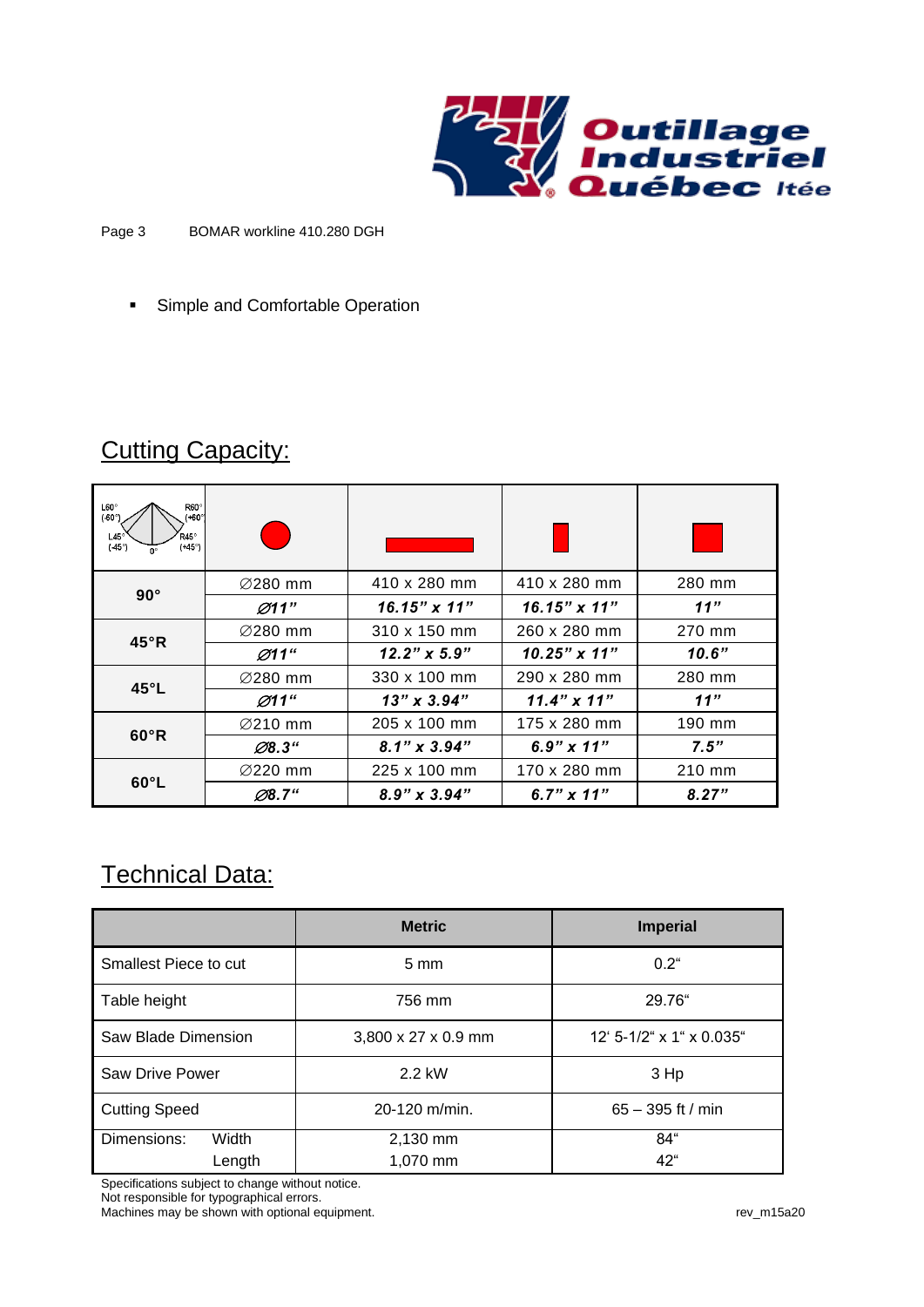

#### Page 4 BOMAR workline 410.280 DGH

| Height       | 1,440 mm                | $57^\circ$ |  |
|--------------|-------------------------|------------|--|
| Total weight | 570 kg                  | 1,260 lbs  |  |
| Voltage      | 230 V / 60 Hz / 3-phase |            |  |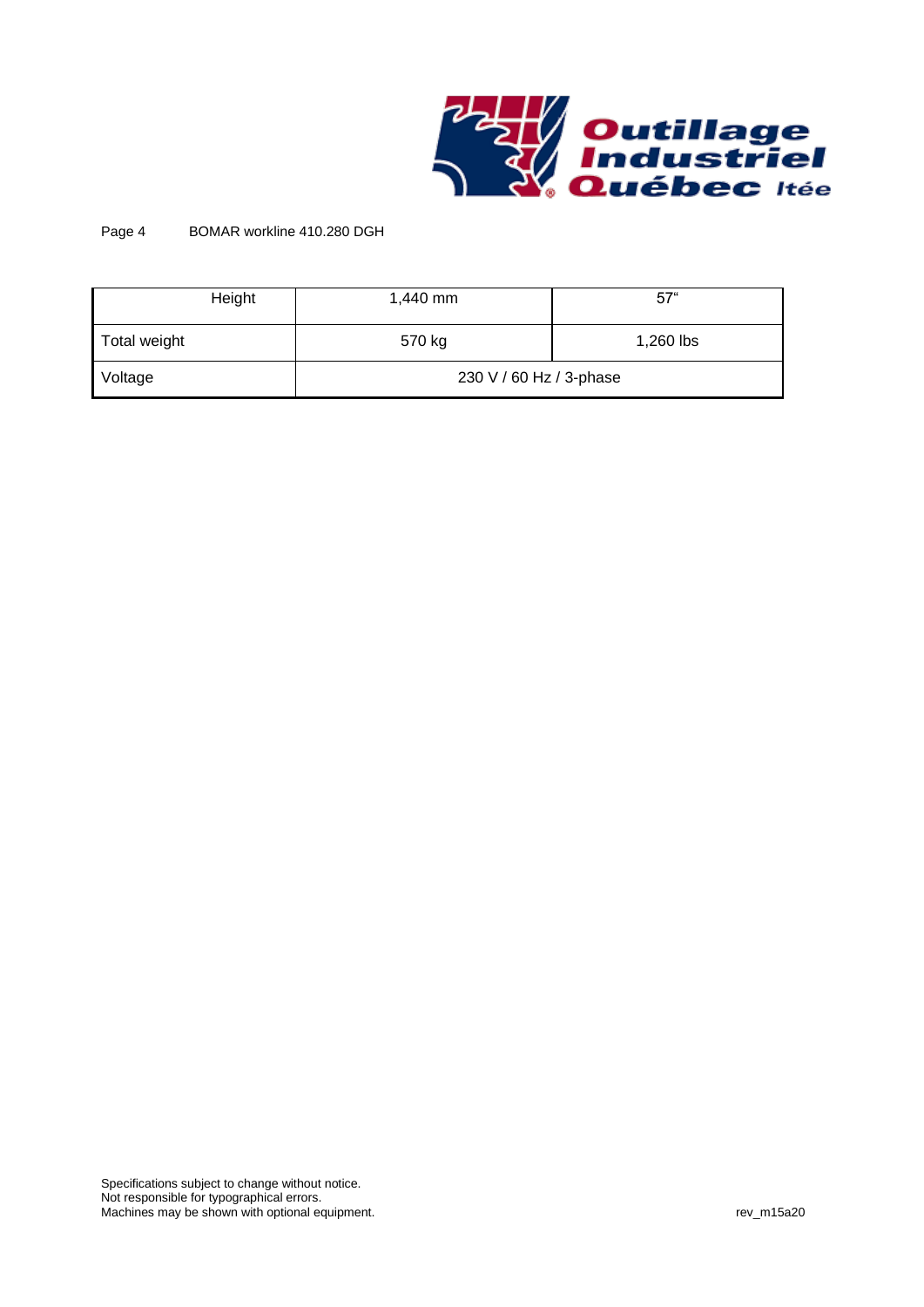

Page 5 BOMAR workline 410.280 DGH

## Roller Tables (optional):

The BOMAR X-type roller conveyor system is heavy-duty, modular system that comes in 6' 7" (2,000 mm) and 9' 10" (3,000 mm) long sections.The legs are height-adjustable from 29" (740 mm) to 33" (840 mm). Multilple sections can be connected to each other via the legs. The rollers are freely adjustable in order to increase or decrease the roller distance and extra rollers can be easily added. Minimum roller distance is 5.5".

| <b>Description</b> | Type    | Length | Width | <b>Rollers</b> | Legs | <b>Load Capacity</b> |
|--------------------|---------|--------|-------|----------------|------|----------------------|
| Roller table       | X 450-2 | 6' 7"  | 17.7" | 4              |      | 1,000 lbs. $/$ ft.   |
| Roller table       | X 450-3 | 10'    | 17.7" |                |      | 1,000 lbs. $/$ ft.   |